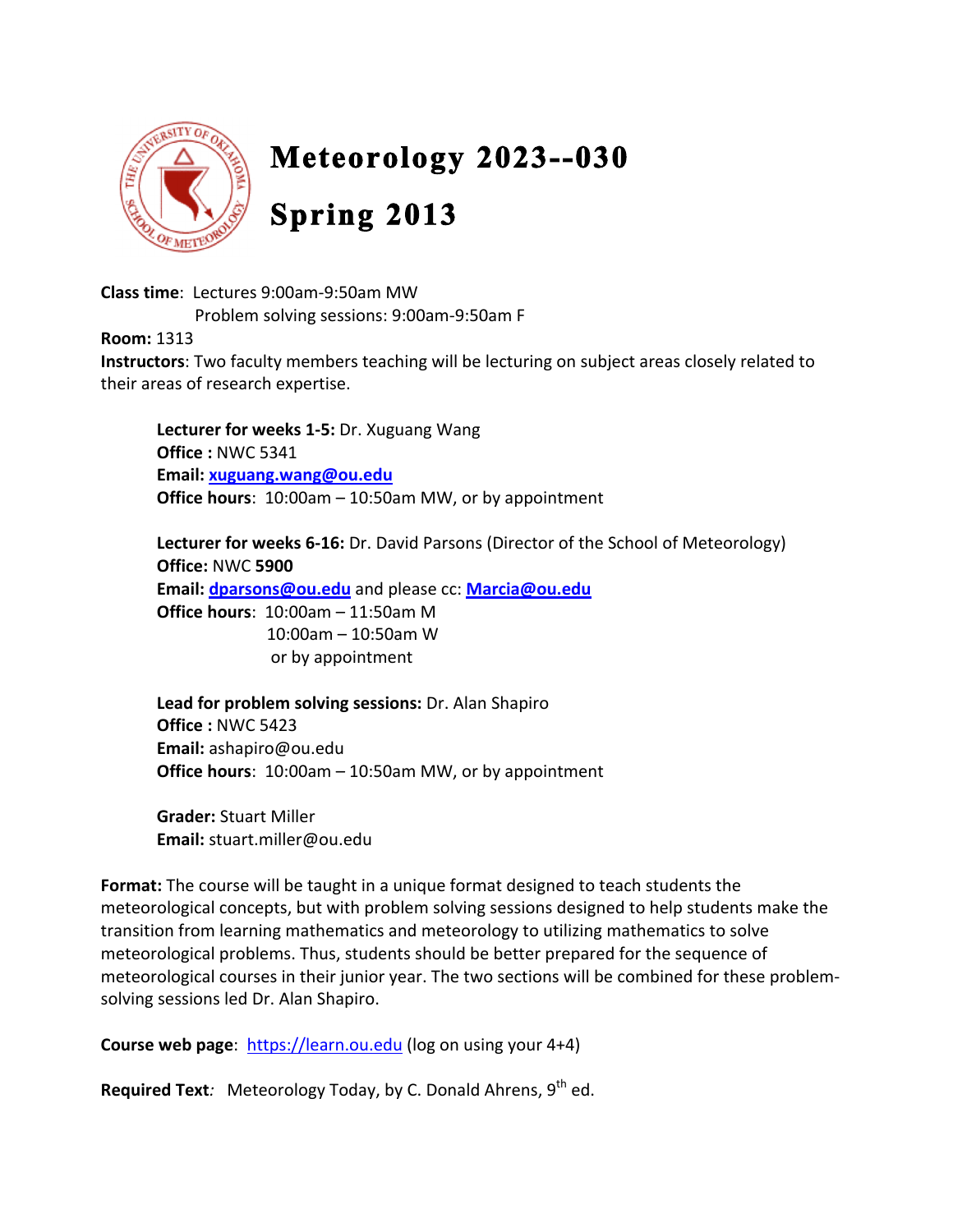Pre-requisites: Grade of C or better in MATH 2423, PHYS 2514, METR 2013, METR 2011 (or 2014), CS 1313 (or CS 1323) Co-requisites: MATH 2433, PHYS 2524, METR 2021

#### **Course Grade Determination:**

| 2 in-class exams @ 20% each (no drops) | 40% |
|----------------------------------------|-----|
| Assignments                            | 30% |
| Comprehensive Final Exam               | 30% |

#### Time and date of the final exam: 8am-10 am on 7 May 2013

About this course: Meteorology 2023 is the second part of the qualitative and quantitative introductory meteorology course for meteorology majors. We will focus on the introductory concepts of atmospheric dynamics, weather systems of different origins and scales, thunderstorms, boundary layer meteorology, air pollution, forecasting and climate change. The course is intended to prepare students for junior-level meteorology coursework. Students will use math frequently throughout the course.

Although class attendance is not formally a part of your grade for this course, you will get much more out of the course and have a much easier time with the material if you attend class. In addition, we will cover some topics in greater depth or detail in lectures than the course textbooks.

I will make every effort to post lecture presentations on the course web site. These presentations, however, will be in PowerPoint form and will tend to outline lessons rather than list all the specific information I present in the corresponding lectures. In other words, you will need to take notes. Besides that, your comprehension of the material will be more complete if you are actually in class when it is presented.

If you are having problems with the course material, I urge you to come and talk to me sooner rather than later. I can't do anything if you wait until the last week of classes to come and talk to me about problems you've been having all semester.

### **Important policies:**

Format: Monday and Wednesday class periods will consist of lectures. The two sections of METR 2023 will be combined during Friday class periods for problem solving session. These sessions will be VERY important.

Homework: Homework will generally be assigned on Fridays at the end of the problem-solving session and will generally be due at the beginning of the next problem-solving session. Students are encouraged to submit homework assignments electronically via D2L, although hard-copy submissions will also be accepted. Homework submitted to D2L should be in PDF format; students submitting in other formats do so at their own peril. It is not the grader's responsibility to handle file compatibility issues. All submissions must be neat and legible. Hardcopy submissions must be stapled. Late homework submissions will not be accepted except in cases of immediate family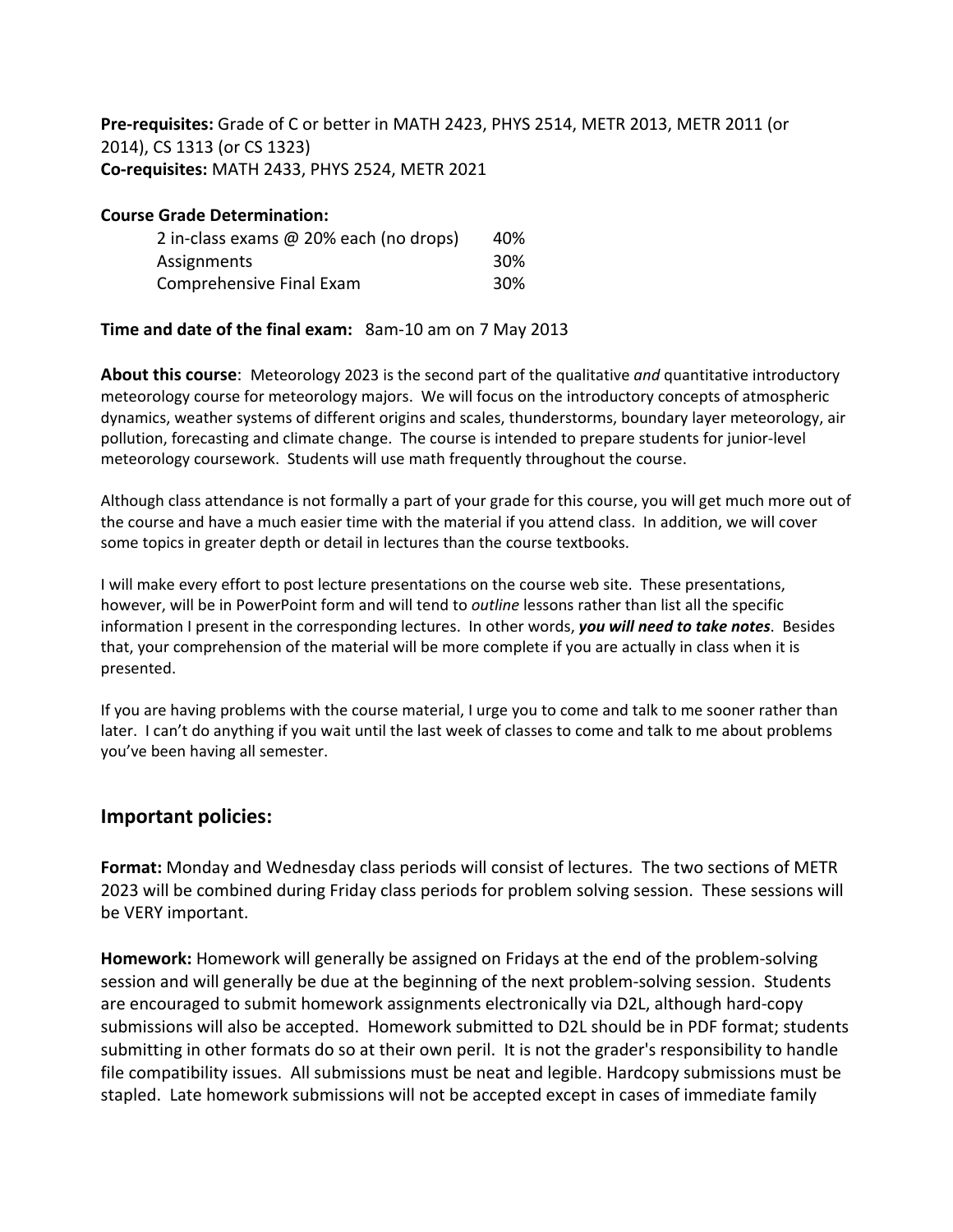emergency, personal illness (physician's note required), religious holiday or direct participation in a University-sponsored activity.

Exams: The two in-class exams will be given during Friday class periods, in place of the problemsolving session. Material exams (and for homework problem sets) will be drawn from lectures and from the problem-solving sessions. Exams will be closed-book, with no notes allowed. Calculators will also not be allowed.

Lectures: If the lecturer for one section misses a class, both sections will be combined that day in NWC Room 1350. If classes are canceled due to weather, we will make up that class. The students will be polled to determine a meeting time that suits the majority. A lecture will be offered at that time and a videotape of the lecture made available via D2L for those who can't attend.

Reasonable Accommodation: The University of Oklahoma is committed to providing reasonable accommodation for all students with disabilities. Students with disabilities who require accommodation in this course are requested to speak with me as early in the semester as possible. Students with disabilities must be registered with the Office of Disability Services prior to receiving accommodations in this course. The Office of Disability Services is located in Goddard Health Center, Suite 166, phone 325-3852 or TDD only 325-4173.

**Academic Misconduct:** All provisions of the Norman Campus Academic Misconduct Code shall apply in cases of academic dishonesty. Any violation of the Academic Misconduct Code will result in your removal from this course, and a grade of F will be recorded for the course. Academic misconduct is defined as "any act that improperly affects the evaluation of a student's academic performance or achievement." At the University of Oklahoma, academic integrity is expected from each student. Misconduct such as plagiarism, fabrication, and fraud, as well as attempting to commit such acts or assisting others in doing so, will not be tolerated. Students are responsible for knowing the OU Academic Conduct Code, which can be found at http://www.ou.edu/studentcode and http://www.ou.edu/provost/integrity

## **Classroom Etiquette:**

This is a large class, and as such it is imperative that everyone make an extra effort to respect others in the class. Students pay to be here - good students are here to learn. You are adults and are expected to behave as such. Below are some basic "rules" that I expect everyone to follow while in my class:

- Come to class on time.
- Come to class with the expectation of staying in class for the entire period.
- When in class, please turn off cell phones and pagers, and mute the volume on your laptop computer.
- Please do NOT engage in lengthy discussions with your neighbors.
- Clean up after yourself. If you are reading a newspaper before class, please be sure to take it with you and dispose of it properly when you leave class. The same goes for any food or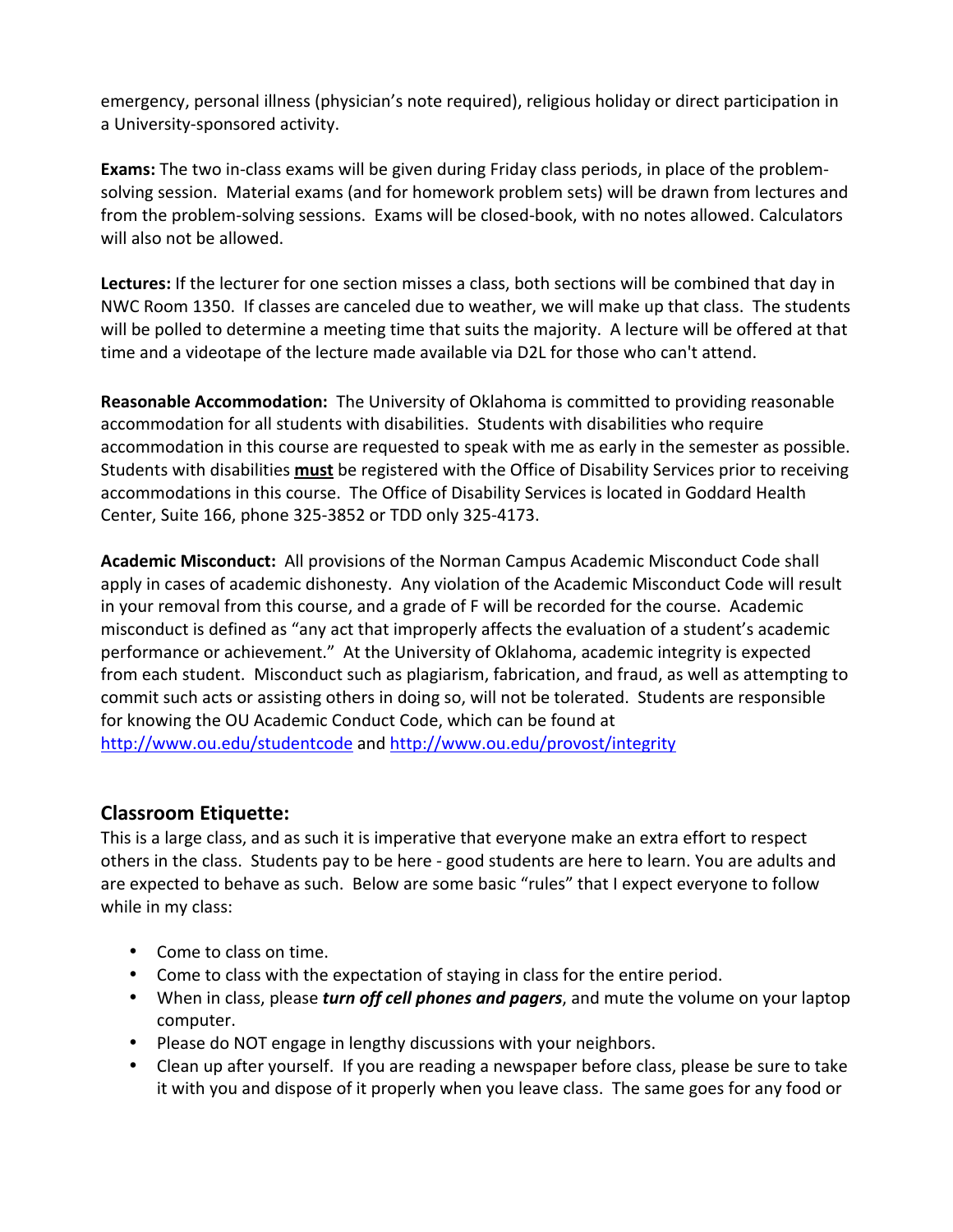drinks you bring to class - please make sure to clean up the area around you when you leave.

- Don't read newspapers or other materials not relevant to the lecture during class.
- Please be sure to bring paper and pencil (or pen) to each class.
- Please do not begin to pack your things until I have dismissed the class.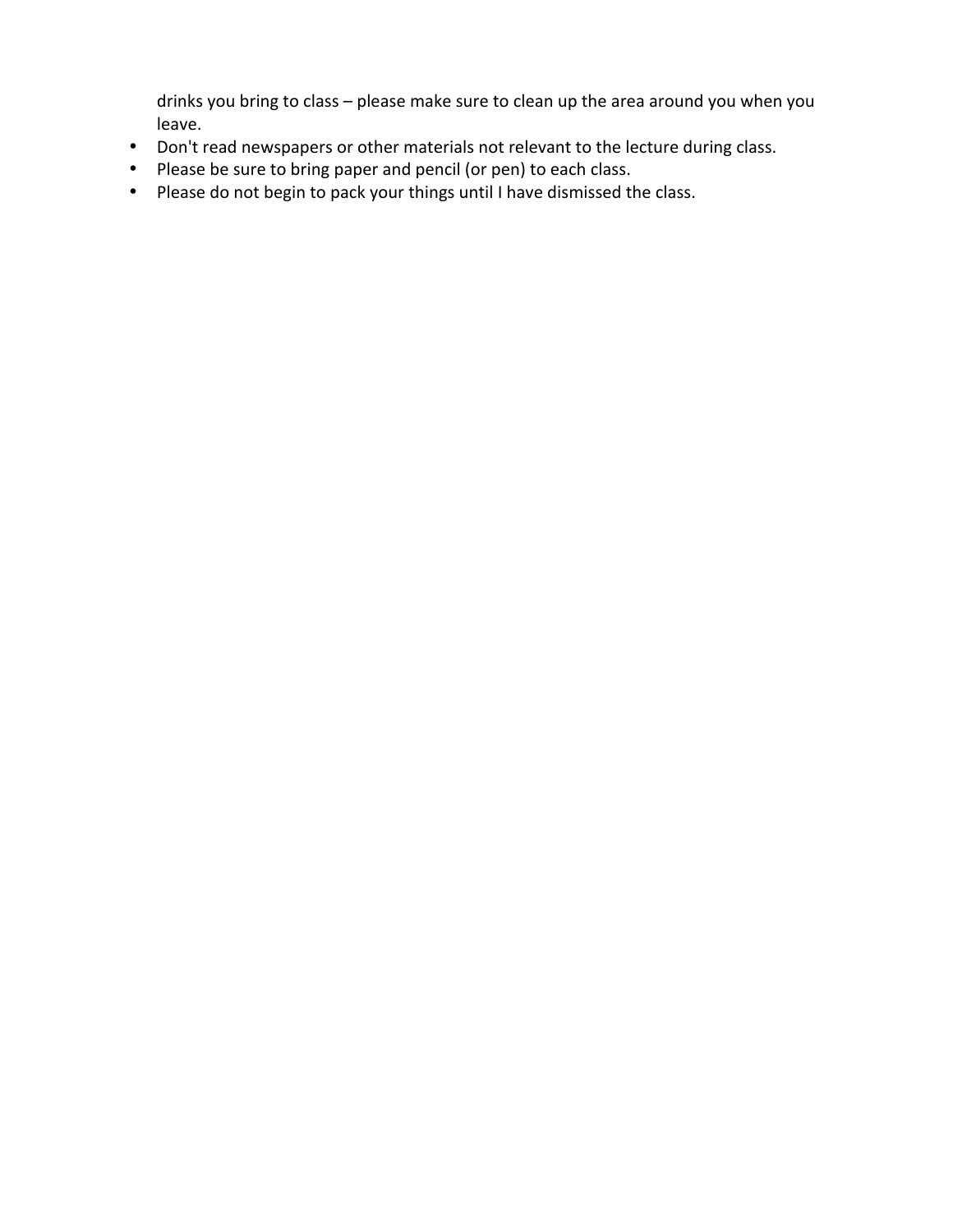# Tentative schedule (subject to change)

| <b>Date</b>                | <b>Topics</b>                          | <b>Reading</b>           |
|----------------------------|----------------------------------------|--------------------------|
| WEEK 1                     | Pressure, basic laws, pressure charts, | Ahrens - Ch. 2 (review), |
| January 14                 | atmospheric forces                     | Ch.8                     |
| January 16                 |                                        |                          |
| January 18                 |                                        |                          |
| WEEK <sub>2</sub>          | Wind models, convergence and           | Ahrens $-$ Ch. 8, 9      |
| <b>NO CLASS January 21</b> | divergence, planetary boundary layer,  |                          |
| January 23                 | turbulence                             |                          |
| January 25                 |                                        |                          |
| WEEK <sub>3</sub>          | Wind models, convergence and           | Ahrens $-$ Ch. 8, 9      |
| January 28                 | divergence, planetary boundary layer,  |                          |
| January 30                 | turbulence                             |                          |
| February 1                 |                                        |                          |
| WEEK4                      | Local winds, global circulation, ocean | Ahrens - Ch. 9, 10       |
| February 4                 | currents                               |                          |
| February 6                 |                                        |                          |
| February 8                 |                                        |                          |
| WEEK <sub>5</sub>          | Local winds, global circulation, ocean | Ahrens - Ch. 9, 10       |
| February 11                | currents                               |                          |
| February 13                |                                        |                          |
| February 15                |                                        |                          |
| WEEK 6                     | El Niño - Southern Oscillation, air    | Ahrens - Ch. 10, 11      |
| February 18                | masses and fronts                      |                          |
| February 20                |                                        |                          |
| February 22                |                                        |                          |
| WEEK <sub>7</sub>          | El Niño - Southern Oscillation, air    | Ahrens - Ch. 10, 11      |
| February 25                | masses and fronts                      |                          |
| February 27                |                                        |                          |
| March 1                    |                                        |                          |
| WEEK <sub>8</sub>          | Mid-latitude cyclones, weather         | Ahrens - Ch. 12, 13      |
| March 4                    | forecasting                            |                          |
| March 6                    |                                        |                          |
| March 8                    |                                        |                          |
| WEEK <sub>9</sub>          | Mid-latitude cyclones, weather         | Ahrens - Ch. 12, 13      |
| March 11                   | forecasting                            |                          |
| March 13                   |                                        |                          |
| March 15                   |                                        |                          |
| <b>WEEK 10</b>             | <b>SPRING BREAK</b>                    |                          |
| <b>WEEK 11</b>             | Thunderstorms and tornadoes            | Ahrens - Ch. 14          |
| March 25                   |                                        |                          |